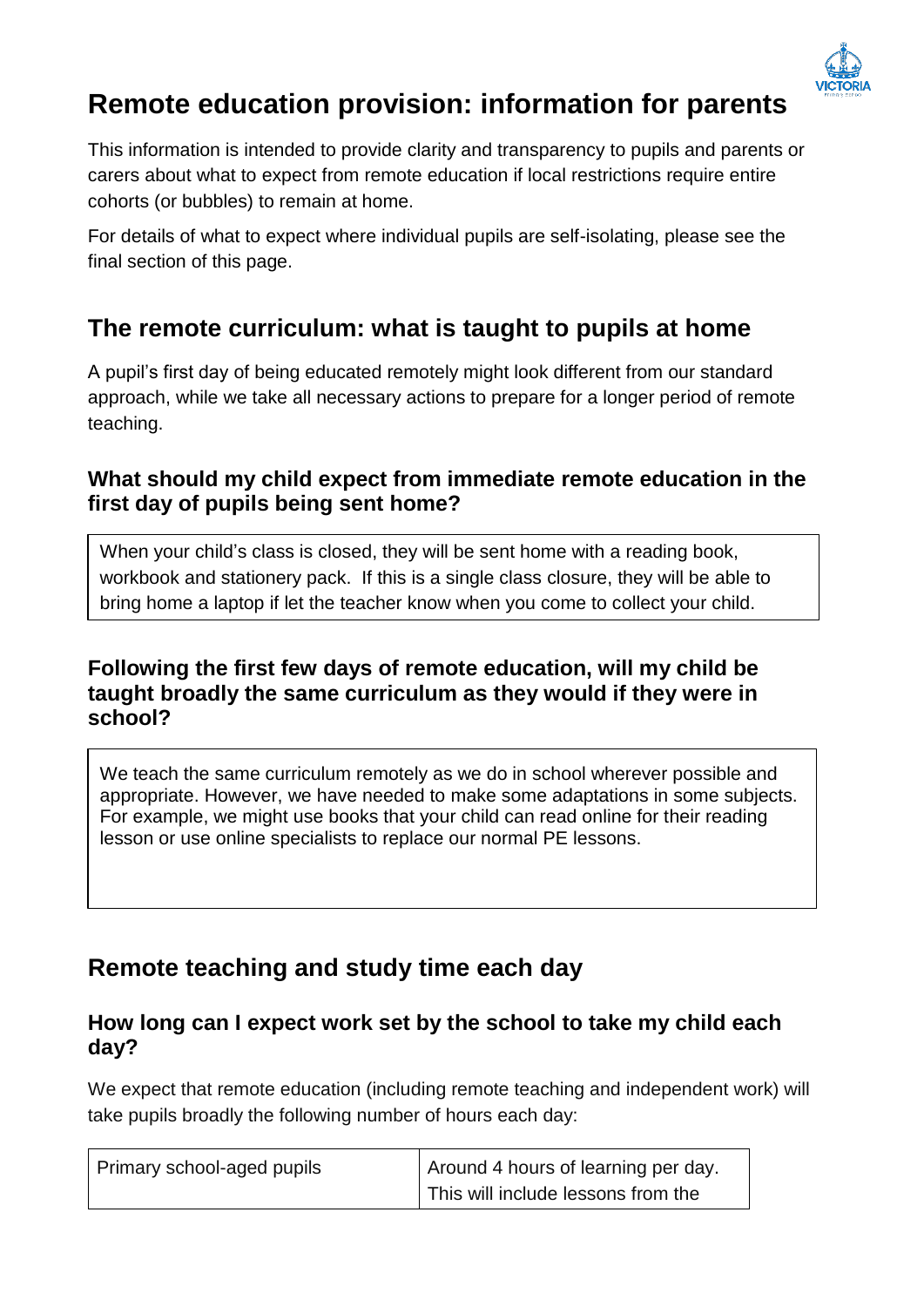|                               | teacher, independent tasks and<br>feedback from the teacher on tasks<br>completed.                                                                   |
|-------------------------------|------------------------------------------------------------------------------------------------------------------------------------------------------|
| <b>Reception Class pupils</b> | 3 lessons per day led by the teacher<br>and a range of activities that your<br>child can do to keep their school skills<br>growing whilst they play. |
| <b>Nursery Class pupils</b>   | A range of activities that your child<br>can do to keep their school skills<br>growing whilst they play.                                             |

### **Accessing remote education**

#### **How will my child access any online remote education you are providing?**

We use Seesaw. You can use seesaw on the internet at<https://app.seesaw.me/> or download the Seesaw Class App from the Apple or IoS App Stores.

### **If my child does not have digital or online access at home, how will you support them to access remote education?**

We recognise that some pupils may not have suitable online access at home. We take the following approaches to support those pupils to access remote education:

If there is a single class closure, all children may borrow a laptop. You can simply email a request to *office@victoriaprimaryschool.org.uk* or call on 0115 807 7750.

If you do not have online access for home learning, paper copies of work can be provided instead. Again, you can email a request to [office@victoriaprimaryschool.org.uk](mailto:office@victoriaprimaryschool.org.uk) or call on 0115 807 7750.

Work should be collected from school as soon as you receive a call to say it is ready and dropped off for feedback on a Friday afternoon AS LONG AS your family is safe to do so within the covid rules or any self-isolation.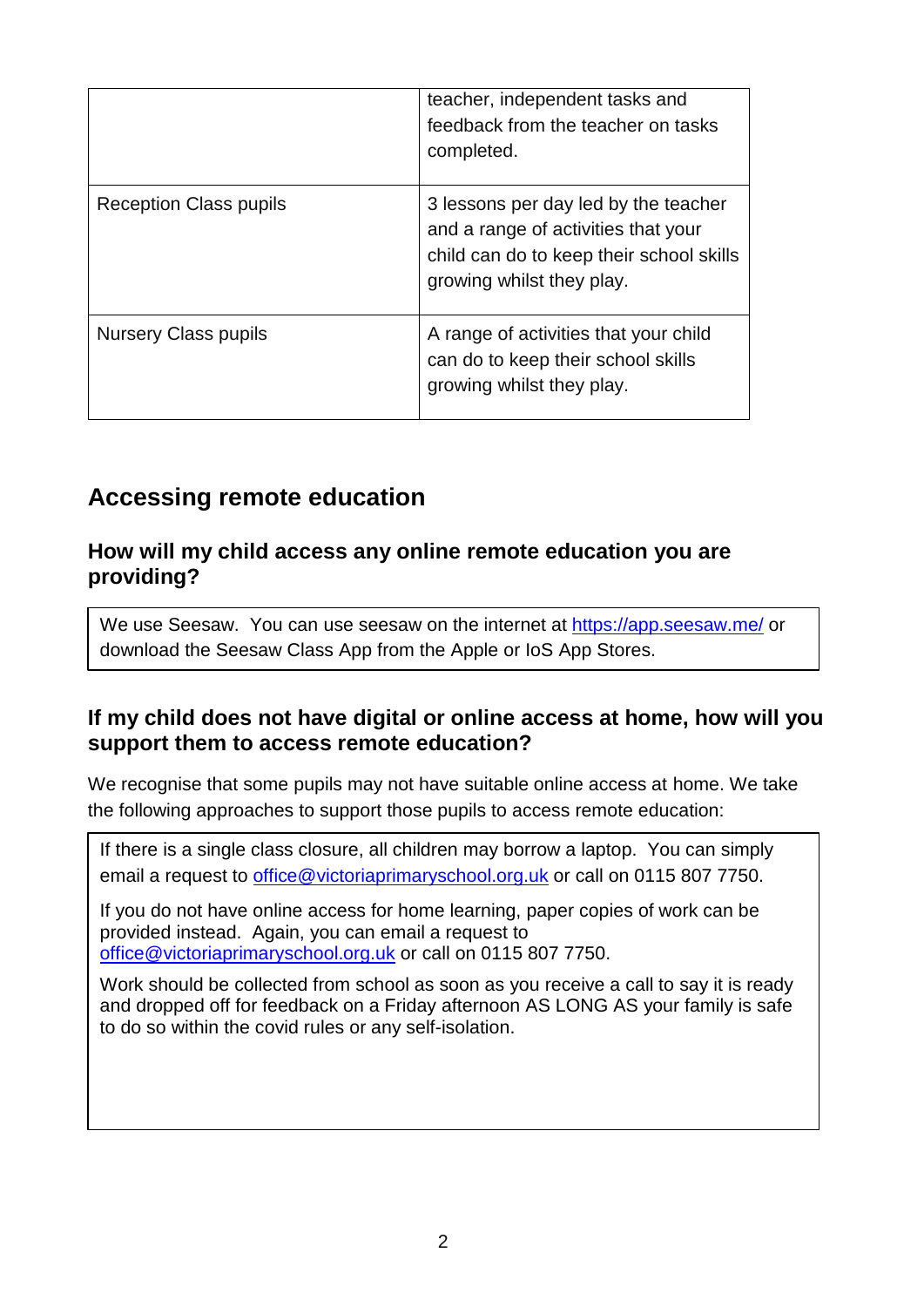### **How will my child be taught remotely?**

We use a combination of the following approaches to teach pupils remotely:

- recorded teaching made by our own teachers and shared on Seesaw
- reading books pupils have at home
- printed paper packs produced by teachers (where requested)
- long-term project work and/or internet research activities (similar to the half termly homework system normally used)

### **Engagement and feedback**

#### **What are your expectations for my child's engagement and the support that we as parents and carers should provide at home?**

In this section, please set out briefly:

- All pupils must engage with remote education
- Families of pupils with a special education need will receive a call from the SENCO to ensure appropriate provision
- We will provide your child with their learning opportunities and be available throughout the day to respond to questions your child may have. As a family, you must make sure that your child is ready to learn. Top tips of how to manage home learning can be found at [https://www.theschoolrun.com/10-home-learning-strategies-from-an](https://www.theschoolrun.com/10-home-learning-strategies-from-an-experienced-home-educator)[experienced-home-educator](https://www.theschoolrun.com/10-home-learning-strategies-from-an-experienced-home-educator)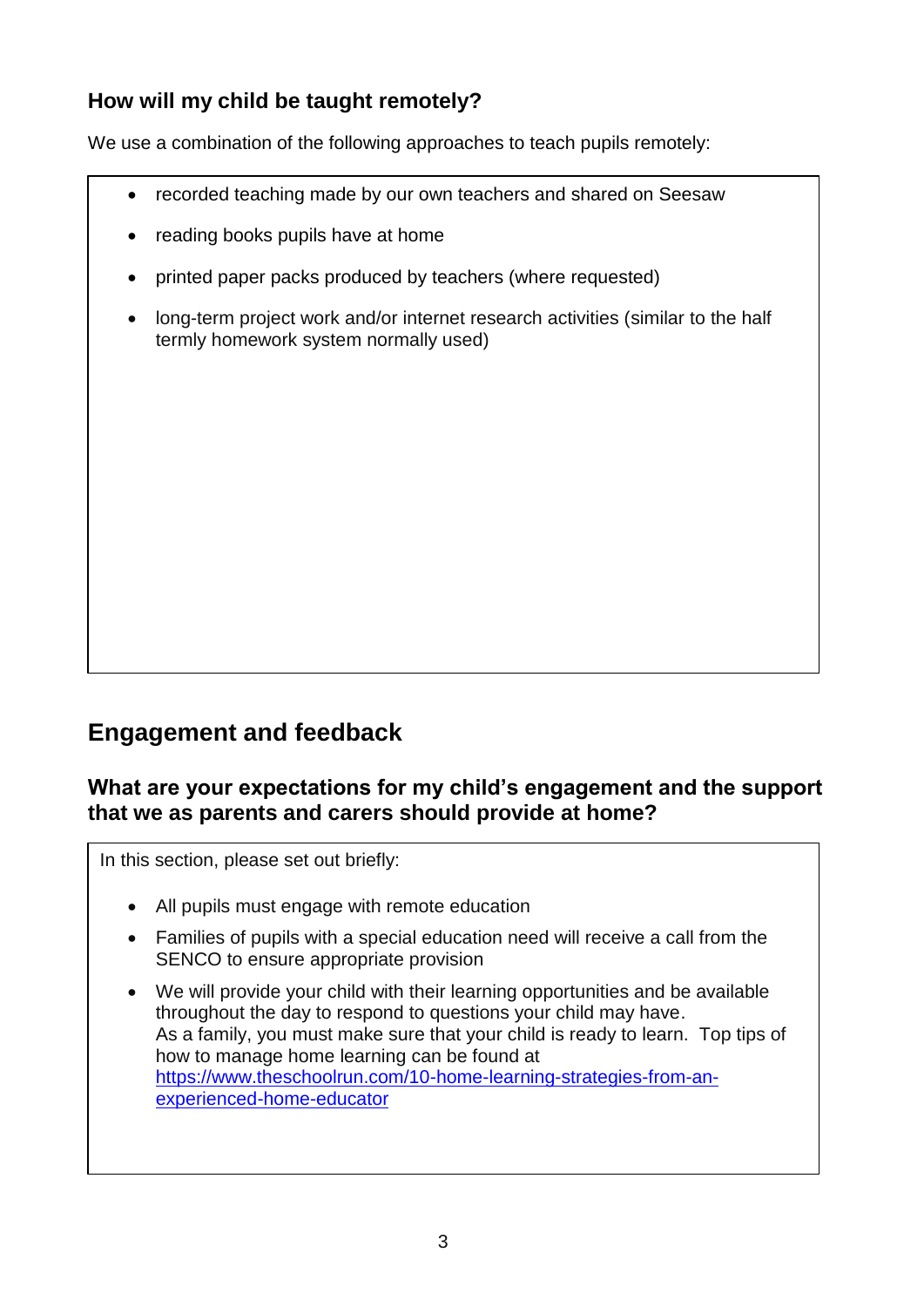**How will you check whether my child is engaging with their work and how will I be informed if there are concerns?**

- Teachers will check each pupils' engagement with remote education every day
- If teachers are concerned about your child's work, the Head of Year or Family Support Worker will call you to talk about this.

### **How will you assess my child's work and progress?**

Feedback can take many forms and may not always mean extensive written comments for individual children. For example, whole-class feedback or quizzes marked automatically via digital platforms are also valid and effective methods, amongst many others. Our approach to feeding back on pupil work is as follows:

- Teachers will check all work that is submitted.
- If the teacher is pleased with the work, they might just use the "like" button to show that everything is ok. If there are specific positives to note or improvements needed, they might leave a voice or text note.

# **Additional support for pupils with particular needs**

### **How will you work with me to help my child who needs additional support from adults at home to access remote education?**

We recognise that some pupils, for example some pupils with special educational needs and disabilities (SEND), may not be able to access remote education without support from adults at home. We acknowledge the difficulties this may place on families, and we will work with parents and carers to support those pupils in the following ways:

Teachers will set individualised work for pupils with a special educational needs or speaking English as an Additional Language where they think that this is required for your child.

Families of pupils with a special education need will receive a call from the SENCO to ensure appropriate provision and to provide support ideas and liaison as necessary.

Teachers do want to do the best for your child but can't see what happens in your home. If you have any concerns, send a note to the teacher on seesaw. If you still need further support, you can email the Head of Year, Head of School or SENCO on [office@victoriaprimaryschool.org.uk](mailto:office@victoriaprimaryschool.org.uk)